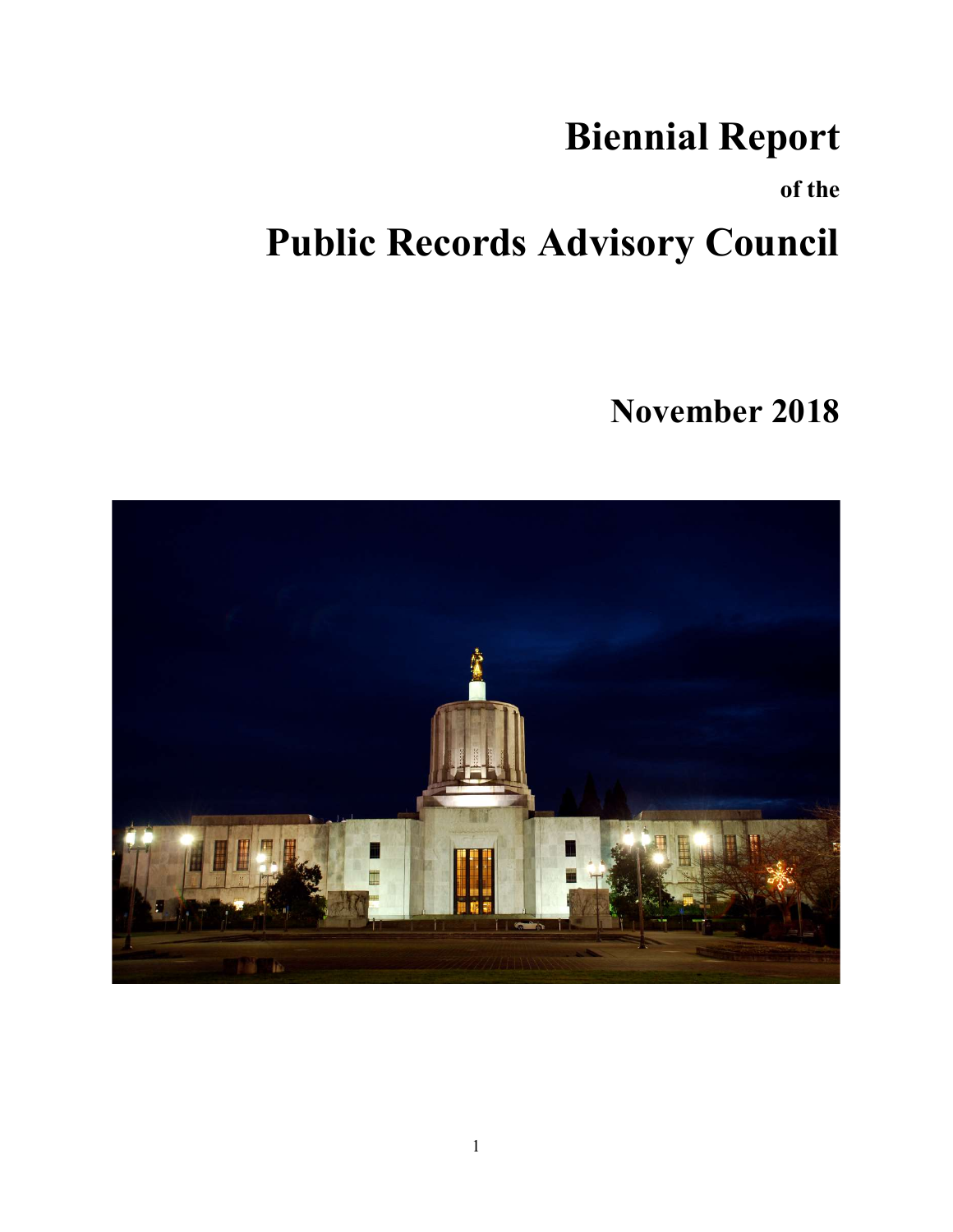# I. Introduction

This report is submitted to Governor Kate Brown and the Legislative Assembly by the Public Records Advisory Council, per the requirements of Section 10, Chapter 728, Oregon Laws 2017. Appendix A. The report summarizes the work of the Council and the work of the Office of the Public Records Advocate since the Council's inception in 2017.

# II. Work of the Public Records Advisory Council

# Hiring of the Public Records Advocate

In October 2017, the Council embarked on the process of hiring a Public Records Advocate. The Council announced the vacancy for the position, drafted interview questions, reviewed applications, and selected six candidates to interview. On October 23, 2017, the Council interviewed six candidates for 45 minutes each. From that pool, the Council selected three candidates to forward to the Governor's Office for further consideration.

The candidates were interviewed by the Governor's office and Ginger McCall was selected and appointed as Oregon's first Public Records Advocate. Ms. McCall was confirmed by the Oregon Senate in February 2018. After successfully applying for membership in the Oregon State Bar, Ms. McCall opened the Office of the Public Records Advocate on April 25, 2018.

# Upcoming Survey

In keeping with the Public Records Advisory Council's responsibilities under Section 10, to "survey state agencies and other public body practices and procedures for receiving public records requests, identifying the existence of records responsive to the requests and gathering and disclosing responsive records; (B) determining fee estimates and imposing or waiving fees…; (C) and determining and applying exemptions for required disclosure of public records", the Council drafted questions for an inaugural survey of state and select local public bodies. The questions include:

- 1. Please provide the name, job title, and contact information of the person completing this survey.
- 2. Please provide the name(s), job title(s), and contact information of the official(s) within your agency to whom public records requests may be sent, per ORS 192.324(7).
- 3. Please provide a URL link or a copy of your publicly posted public records policy, per ORS 192.324(7).
- 4. As of the date of your response to this survey, how many requests has your agency received in the calendar year 2018?
- 5. How many of those requests were not completed within the fifteen day business day deadline prescribed in ORS 192.329?
- 6. How many of those requests were not completed within 60 days of the date the request was received by your organization?
- 7. As of the date of your response to this survey, how many requests for a fee waiver/reduction has your organization granted? How many requests for a fee waiver/reduction has your organization denied?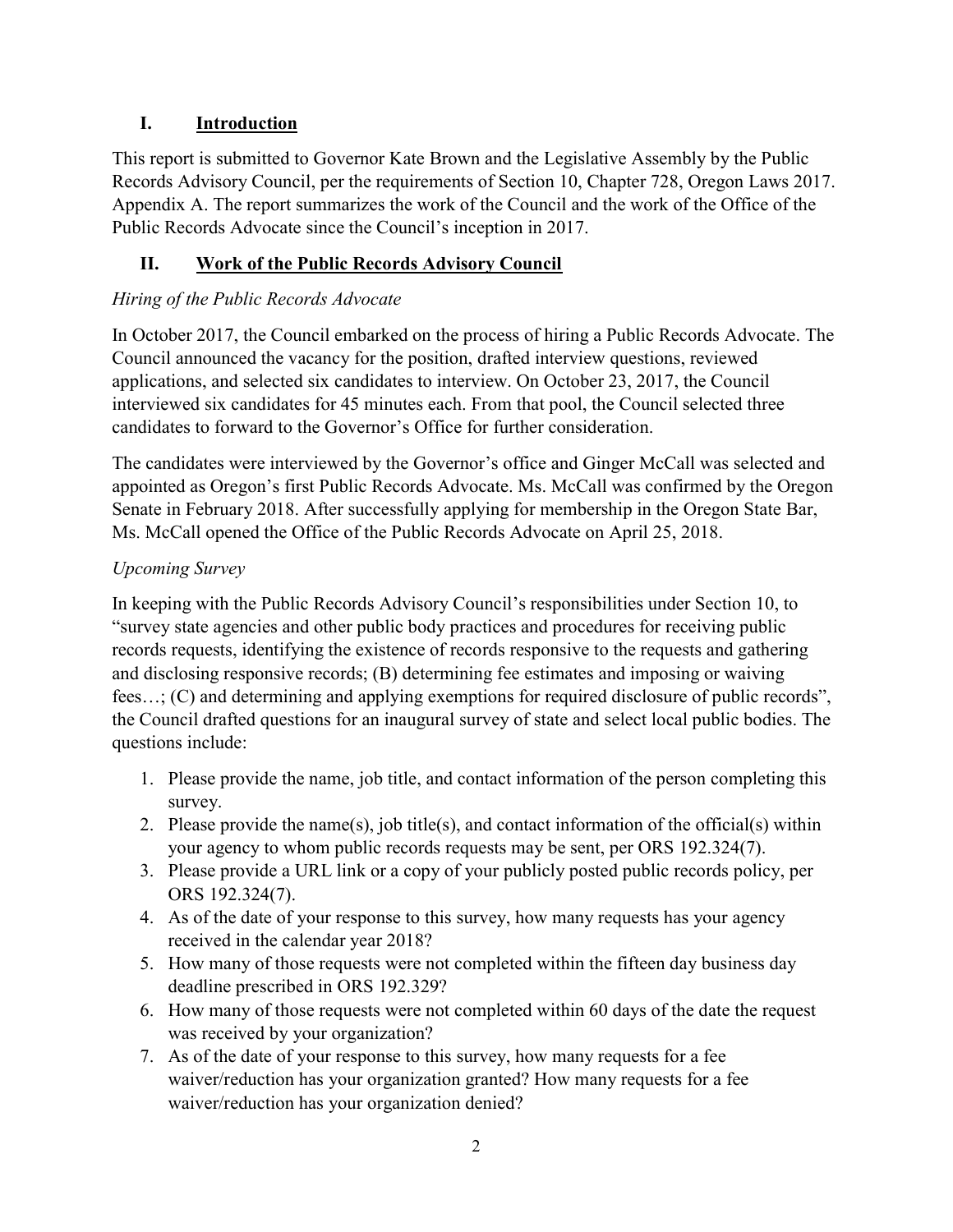- 8. As of the date of your response to this survey, what is the total approximate amount of fees that your agency collected related to the fulfillment of public records requests in the calendar year 2018?
- 9. Do you track the costs incurred in processing public records requests? Please explain how.
- 10. Have members of your organization received training on public records laws during 2018? If so, from whom?

These questions will be distributed to a variety of state agencies and other public bodies (as contemplated in the statute). It will include all state agencies, the top ten most populous cities, and a random selection of other cities, counties, school districts, and special districts.

The completed surveys will be reviewed by the Office of the Public Records Advocate and the Council. They will also be disclosed in full and in a summary compilation (drafted by the Office) to the public.

This survey will advance several important goals. First, it is a useful information-gathering mechanism for the Council and the Office. There is currently a dearth of actual data regarding public records request practices in the State of Oregon. Once the data is obtained, it will be used to determine what future legislative and policy initiatives and corrections may be necessary, to inform the Office about what public bodies and substantive areas of law it should focus on in its trainings, and inform the public about the public records performance of various public bodies. Moreover, transparency regarding public records processes and performance of public bodies bodies will create accountability, which will then encourage better performance.

The survey is also designed to gather data on public records policies and public records officers (questions  $2 \& 3$ ). Though ORS 192.324(7) requires that each agency make this information publicly available, many state agencies and most other public bodies do not, in fact, have this information visible on public-facing websites. This survey will remind public bodies of that requirement and will gather this information, which can then be posted by the Office of the Public Records Advocate on its own website, as a central repository of information that will benefit the public.

The Council recognizes that not all public bodies will initially have the data on-hand to answer all of the survey questions. This survey, then, also functions to encourage public agencies to practice collecting this data, much of which is already required under law or will be required under the Council's current legislative proposals.

#### Legislative Proposals

The Council has two proposed pieces of legislation, LC 590 and LC 592, attached as Appendices B and C.

LC 590 would make the Council permanent, with staggered terms and the same statutorily set composition.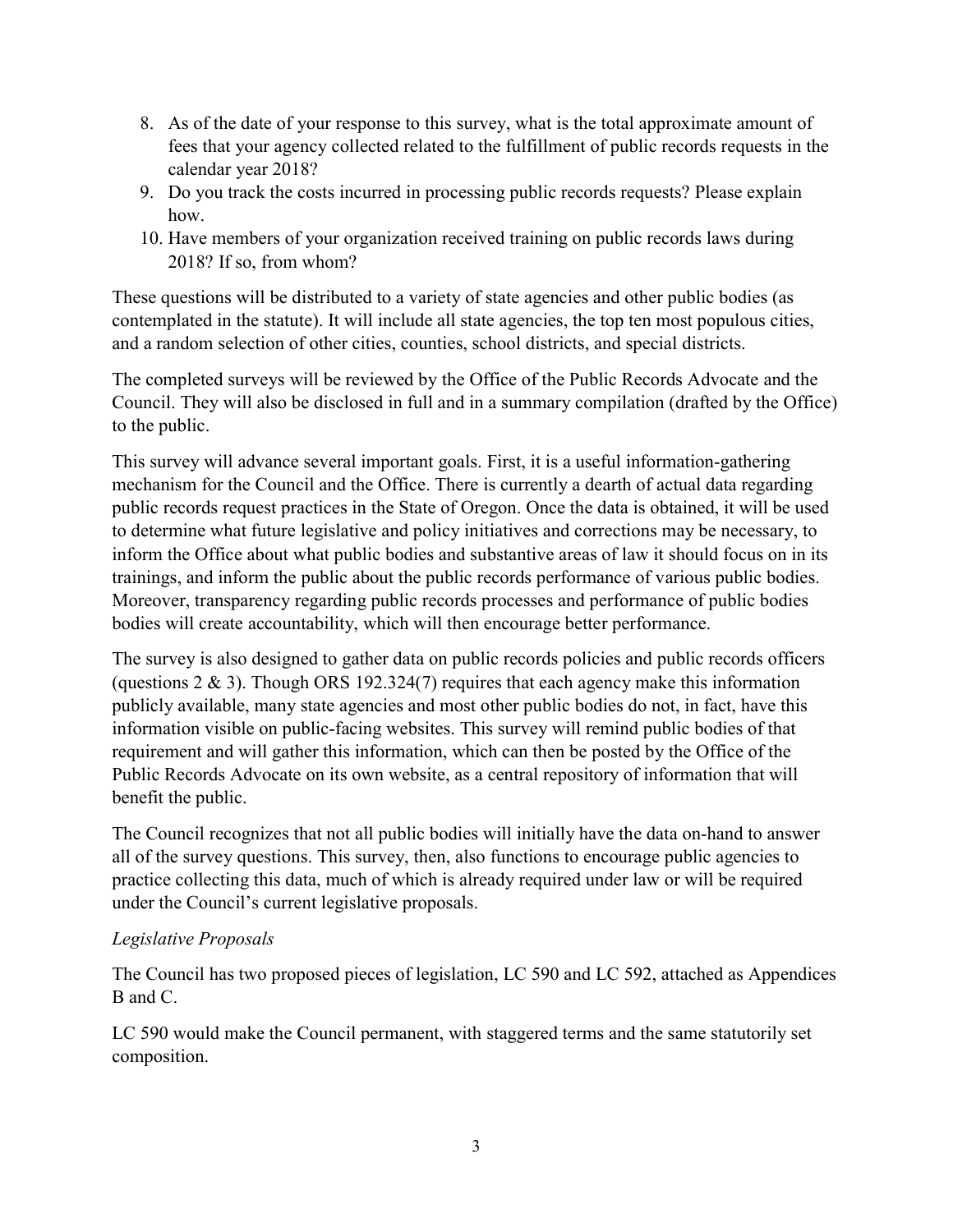Under the current statute, the Council expires on January 1, 2021. The continued existence of the Council, however, is important for several reasons. First, the Council, which is tasked under Section 10(1)(d) with "[m]ak[ing] recommendations on changes in law, policy or practice that could enhance transparency in public process and government, and facilitate rapid dissemination of public records to requesters," is the best possible vehicle to make policy and legislative recommendations to the Legislative Assembly related to public records law. The Council is uniquely positioned to make insightful recommendations because it is composed of a variety of government and requester stakeholders. This allows the Council to make balanced proposals based on a broad array of experiences.

The Council is also an important oversight and guidance mechanism for the Public Records Advocate. Under ORS 192.461(4), the Public Records Advocate can only be "removed for cause by the Governor or upon motion of the Public Records Advisory Council with the consent of the Governor." The Council is, therefore, one of only two parties who can remove the Advocate. The Advocate regularly reports to the Council on the activities of her office and receives the Council's advice and feedback on those activities. Councilmembers have provided valuable feedback about budgetary concerns, efficiencies, and training practices. The Council's varied composition makes it a particularly valuable provider of feedback, and because of this Section 10(1)(e) specifically tasks the Council with "[m]ak[ing] recommendations on the role of the Public Records Advocate as facilitator in disputes between custodians of public records and public record requesters."

The Council is also responsible for "adopt[ing] rules governing the operations of the office of the Public Records Advocate." Section 10(4). This important responsibility is core to the function of the Office. Again, the Council's composition makes it uniquely well-positioned to create balanced and thoughtful rules.

The Council's second proposed piece of legislation, LC 592, creates four basic annual reporting requirements for state agencies. By March 1 of each year, every state agency would have to submit to the Attorney General, the Public Records Advocate and the public records subcommittee of the Legislative Counsel Committee:

- 1. The number of requests for records received by the agency in accordance with the public records policy applicable to the agency;
- 2. The number of requests for records received by the agency as reported in paragraph (a) of this subsection for which the agency had not completed its response by the date prescribed under ORS 192.329;
- 3. The number of requests for records received by the agency as reported in paragraph (a) of this subsection that had not been completed under ORS 192.329 within 60 days of the date the requests were received by the agency in accordance with the agency's public records policy; and
- 4. The number of requests for a fee waiver or reduction that the agency has granted and the number of requests for a fee waiver or reduction that the agency has denied.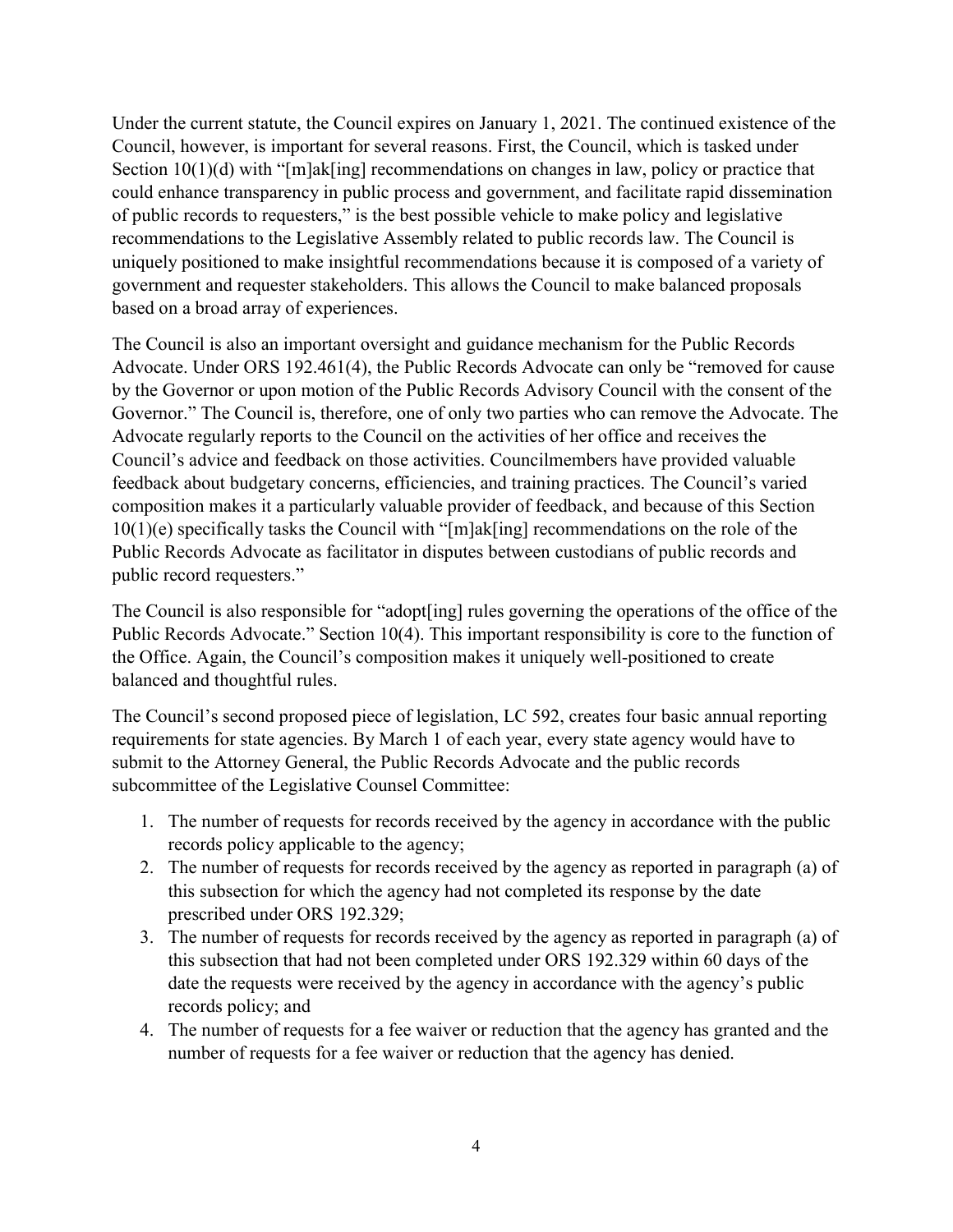These mirror several questions in the Council's survey. As discussed earlier in this report, this was a purposeful calculation on the part of the Council. The survey is designed to encourage agencies to begin tracking data points which may later be required in legislation.

Tracking this data will serve several purposes. First, as discussed in the survey section, it will inform the Council and the Office about what legislative and policy changes are needed. It will also give the Office important information regarding what agencies and legal provisions should be the focus of training.

Additionally, this data will inform the public about agencies' public records processes and performance and will create accountability for state agencies. Transparency regarding public records performance will incentivize agencies to perform more efficiently and effectively, reducing costs for the agencies and improving customer service.

# III. The Work of the Office of the Public Records Advocate

# Requests for Assistance – 90 Requests for Assistance since April 2018

Since its inception on April 25, 2018, the Office of the Public Records Advocate has handled 90 requests for assistance. These requests, detailed in Appendix D, include calls, emails, and form submissions from members of the public, media representatives, and state and local agency officials. They often involved issues related to fees, timeliness of responses, or application of exemptions. There was a substantial uptick in requests for assistance from August onward, often averaging five requests per week.

The Office worked to resolve these requests by conducting research regarding ORS 192, facilitating communication and problem-solving between parties, and engaging in outreach to relevant public bodies.

# Trainings – Nearly 1300 People Trained Since April 2018

To date, the Office of the Public Records Advocate has conducted 38 in-person trainings, reaching nearly 1,300 government officials and members of the public. These trainings, detailed in Appendix E, were conducted across the state of Oregon, as far north as Portland and as far south as Medford, west to Newport and east to Vale. Nearly all of these trainings were conducted in coordination with records management trainings conducted by the State Archivist's staff. This ensures that both related areas of law are covered and also helps to make efficient use of travel funds by sharing car rental and fuel expenses.

Additionally, the Office has made both government and public trainings available online in an easy-to-use streaming format. These videos have nearly 250 total views to date.

# Public & Press Outreach

The Office has conducted extensive public outreach, with a special emphasis on outreach to the media. The Advocate has met with major press outlets, including Oregon Public Broadcasting, The Oregonian, The Bend Bulletin, The Grants Pass Daily Courier, The Roseburg News Review, and The Salem Reporter.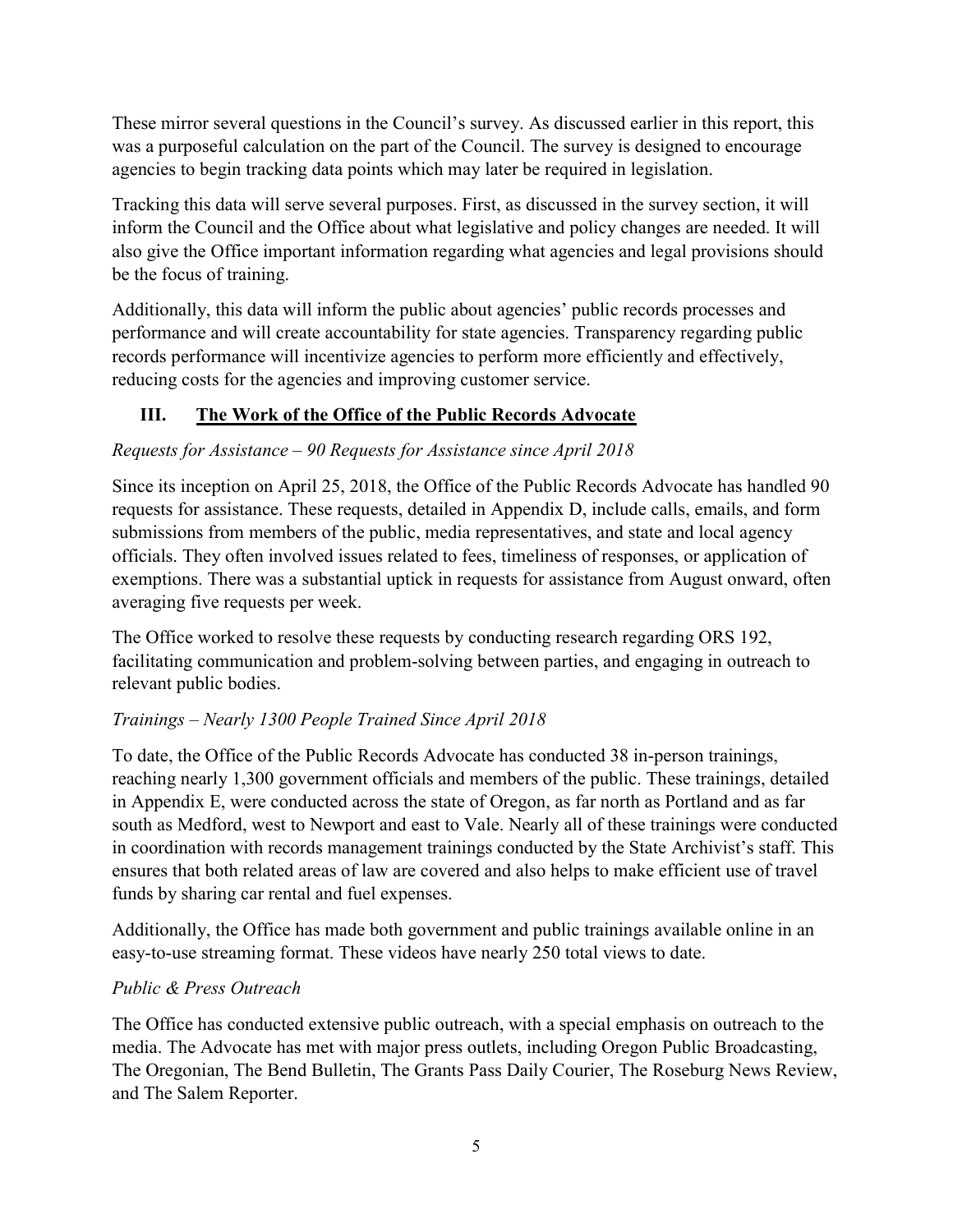The Advocate also hosted five meet and greets (plus one virtual meet and greet). These were hosted at a variety of times, some during the workday and some on evenings and weekends, in order to maximize opportunities for public participation. These meet and greets offered an opportunity for interested members of the public, media, and government to hear about the Office's services, ask questions, and provide feedback about how the Office could be most useful.

The Advocate has conducted several public trainings, including a presentation at the Society of Professional Journalists conference, two presentations at University of Oregon journalism classes, two public presentations at Linn-Benton Community College, and a series of public trainings at Crooked River Ranch, Portland, Milwaukie, and Vale. These trainings covered both the Oregon Public Records statute and the Federal Freedom of Information Act. They gave members of the public basic information on both laws and a step-by-step tutorial on how to draft a public records request. This is essential to the Office's mission because better public records requests will result in easier processing and better outcomes.

Additionally, the Office has also engaged in purposeful outreach to stakeholders in the advocacy and media community, including the American Civil Liberties Union, the Council on American Islamic Relations, the Freedom Foundation, the Society of Professional Journalists, the Oregon Newspaper Publishers Association, and Open Oregon. These relationships have resulted in invitations for additional outreach and public education.

The Advocate has also provided expert commentary in the Oregonian, Bend Bulletin, and Malheur Enterprise, the Albany Democrat-Herald, and on Oregon Public Broadcasting's Think Out Loud. This commentary helps to raise awareness of the Office and its services and inform the public about important public records issues.

#### Hiring of Deputy Public Records Advocate

In September 2018, the Office of the Public Records Advocate welcomed Todd Albert as the Deputy Public Records Advocate. Mr. Albert has experience in several Oregon government offices and more than a decade of experience as a public defender at the Legal Aid Society in New York.

Mr. Albert has provided valuable expertise on Oregon government, has already begun managing requests for assistance and trainings, and will be leveraging his expertise in Indian law to work on a concentrated program of outreach to Oregon's Native American tribes.

#### Observations of the Office of the Public Records Advocate

The Advocate would like to thank the government employees, members of the requester community, and members of the media who contributed ideas and took the time to report their experiences regarding Oregon's public records law. The Office could not adequately accomplish its mission with their cooperation and participation. In the course of conducting trainings, meeting with stakeholders, providing assistance on public records requests, and receiving feedback from all of those involved, the Advocate has made several observations regarding the operation of public records law in the state of Oregon.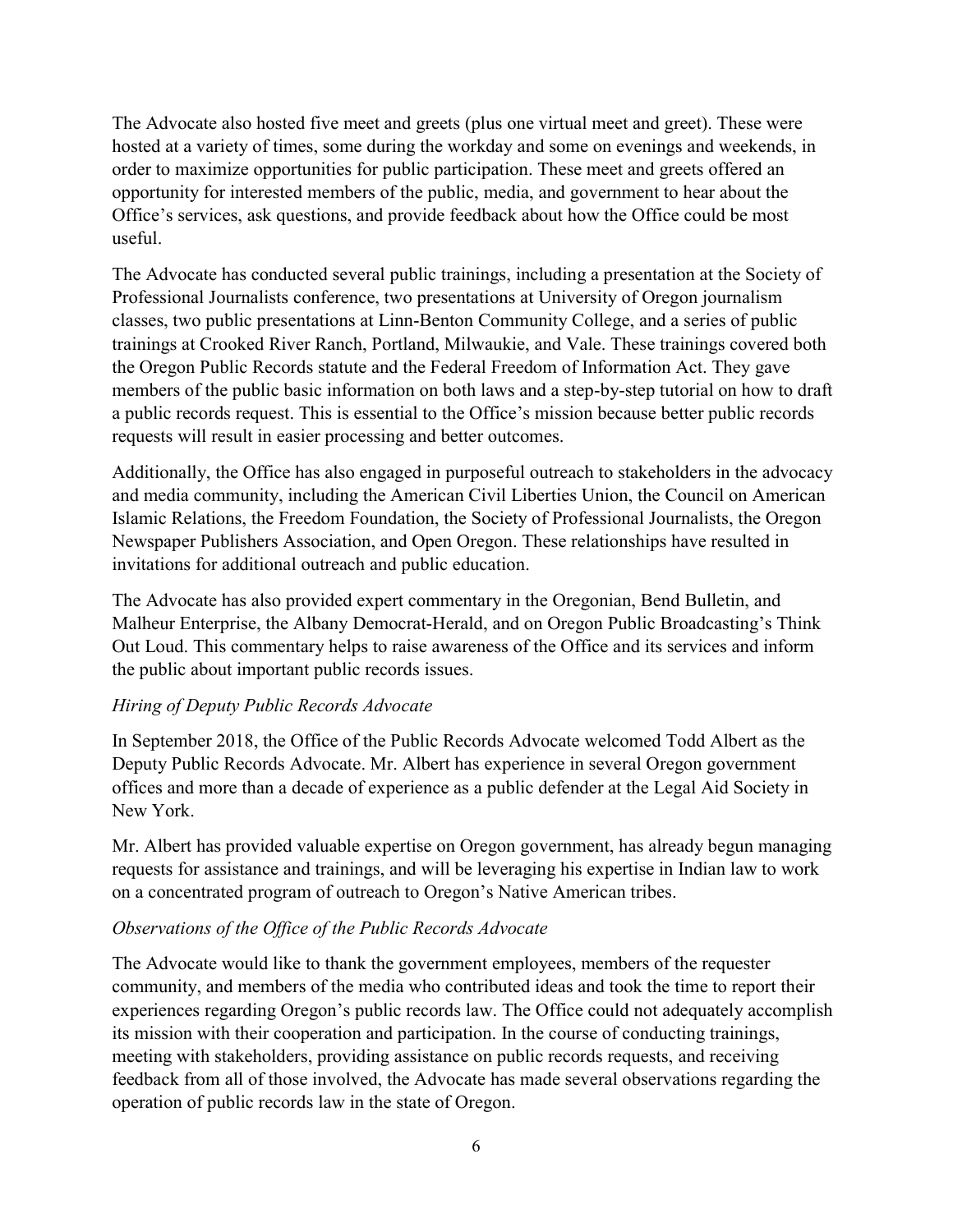The below observations are meant to be a brief overview of issues that have been frequently presented to the Advocate. They are based purely on anecdotal evidence, which is, in itself, a problem. Currently, there is very little actual data regarding Oregon's public records law, including data regarding how many requests agencies are receiving, how long it takes agencies to respond to those requests, what fees are being collected, how often requests for fee waiver/reduction are being granted, and what exemptions are being cited to justify withholding. This is the reason that the PRAC is conducting a survey of public bodies and has proposed basic annual reporting requirements in LC 592. Having more data will give the Advocate, the PRAC, the legislature, and the public a better sense of what aspects of the public records request system are doing well, where problems exist, and how they can be addressed.

The following observations, opinions, and comments belong to the Advocate exclusively and are not representative of the PRAC more generally.

1. Fees

 $\overline{a}$ 

Fees are a perennial source of animosity, confusion, and frustration for public bodies and requesters alike. The Advocate has observed several systemic issues with fees under Oregon's public records law. First, the provisions regarding fee waiver/reduction are highly discretionary. ORS 192.324(5) states "The custodian of a public record may furnish copies without charge or at a substantially reduced fee if the custodian determines that the waiver or reduction of fees is in the public interest because making the record available primarily benefits the general public." There is no clear statewide standard regarding when to grant or deny a request for fee waiver or reduction. Some public bodies, including many state agencies, routinely grant waivers or reductions to media requesters; others have a blanket policy of never or rarely granting fee waivers or reductions in any circumstance.<sup>1</sup> Additionally, even if a fee reduction request is granted, there is no clear standard for what the amount or rate of reduction should be. This ambiguity leaves requesters uncertain of what to expect, which often increases animosity between government and requester. It also results in media requesters being assessed high fees, even for requests that will clearly forward legitimate public interests. A clearer standard – for instance, one more in keeping with the Freedom of Information Act's ("FOIA") categorical feerelated provisions – would provide more guidance to agencies and would help to manage the expectations of requesters.

Additionally, some public bodies have begun to charge flat rate fees, often based on internal "average" cost calculations which are not always transparent to requesters.<sup>2</sup> These standard fees are then charged regardless of the actual cost of processing a particular request. ORS 192.324(4)(a) does allow public bodies to charge fees that are "reasonably calculated to

<sup>&</sup>lt;sup>1</sup> See e.g. Point 4 of the City of Molalla's Public Records Policy, available at:

https://www.cityofmolalla.com/sites/default/files/fileattachments/city\_recorder/page/484/molalla\_public records request form 2018 00611195xb8084.pdf.

<sup>&</sup>lt;sup>2</sup> See e.g. Lawsuit Against City of Portland Challenges the High Cost of Public Records, Rachel Monahan, Willamette Week, Sept. 26, 2018, available at: https://www.wweek.com/news/city/2018/09/26/lawsuit-against-cityof-portland-challenges-the-high-cost-of-public-records/; On Hold: Crime Victims, Public Wait 6 Weeks or More for Portland Police Reports, Bethany Barnes, The Oregonian, Oct. 21, 2018, available at: https://www.oregonlive.com/expo/news/erry-2018/10/cd13a8f84c9704/on-hold-crime-victims-public-w.html.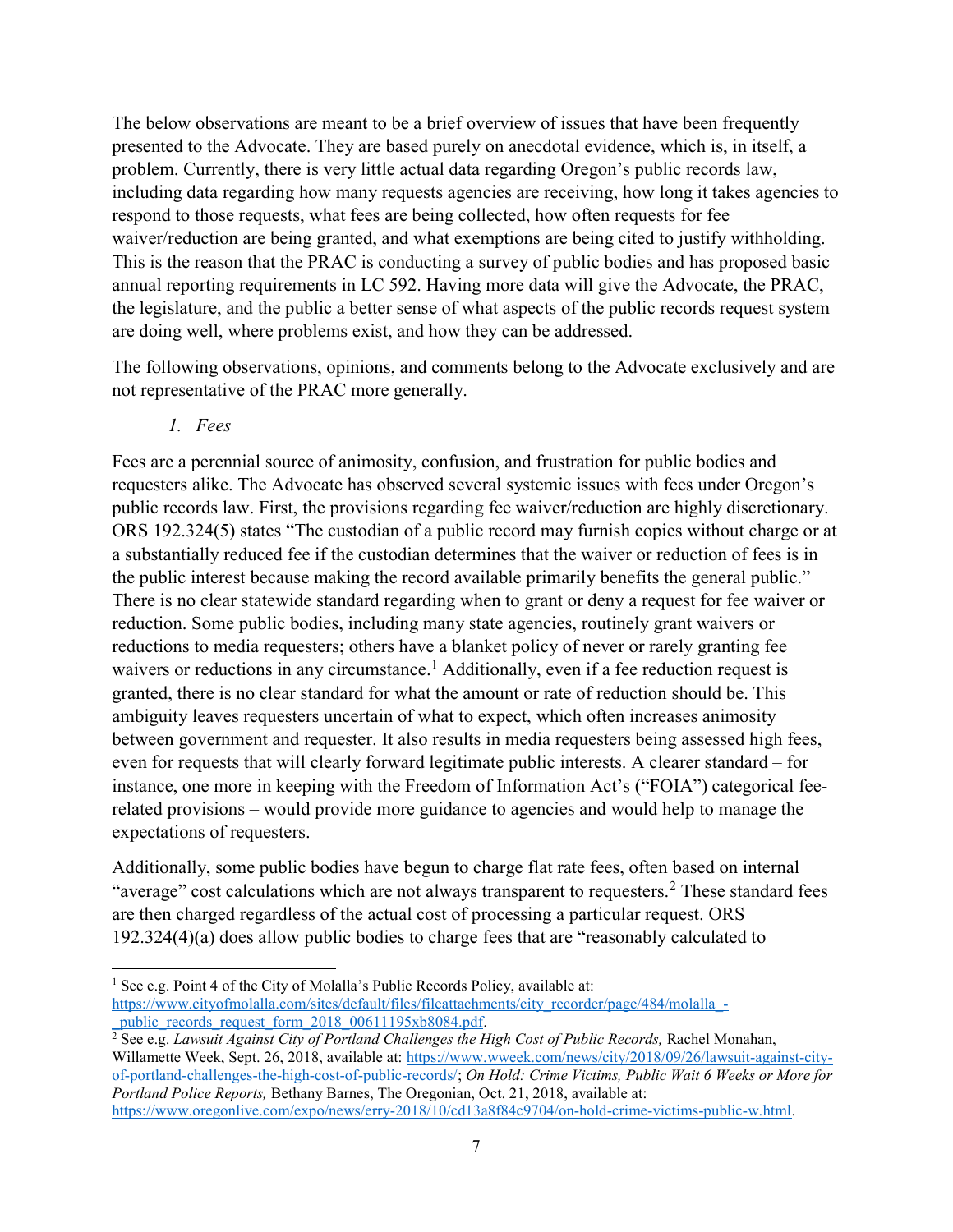reimburse the public body's actual cost of making public records available." However, a reasonable and fair interpretation of this provision would be that public bodies may charge a particular requester for the actual cost of fulfilling her/his request. Charging all requesters based on an "average" cost of processing public records requests removes incentives for requesters to submit narrowed requests and is unfair to a requester who submits a properly-narrowed request.

On a related note, Oregon's law does not provide an intermediate appeal option for requesters who feel that the fees they are being charged are unreasonable. ORS 192.324(6) states "[a] requester who believes that there has been an unreasonable denial of a fee waiver or fee reduction may petition the Attorney General or the district attorney." There is no similar authority for the Attorney General or district attorney to review the reasonableness of fees assessed – including the reasonableness of public body flat rate fees, time estimates, or hourly rates. Nor can the Advocate intervene unless the matter involves a state agency or the parties both agree to facilitated dispute resolution. Often, the only recourse for a requester who feels he/she is being charged an unreasonable amount of fees is to go to court.<sup>3</sup> Most requesters, though, cannot afford to take a public body to court to challenge fee reasonableness, which creates a noticeable loophole in the law, allowing public bodies to charge unreasonable fees, leaving the requester no option but to give up on the request. In conversations with both public bodies and requesters, the Advocate has observed that fees have been used to discourage requests and avoid accountability. The absence of meaningful, inexpensive interim fee-related appeal options could encourage continued use of such tactics. This problem could be remedied by empowering the Attorney General or district attorney to review fee reasonableness under ORS 192.324(6).

#### 2. Records of Elected Officials

Oregon's law admirably makes the records of elected officials subject to public records requests.<sup>4</sup> However, despite their inclusion in the law, there is no right to appeal elected officials' decisions on public records disclosure to any authority other than a court. In other words, if a records request is denied by an elected official, the only option that the requester has is to take the matter to court. Furthermore, the legislation creating the Office of the Public Records Advocate did not include the option of mediating public records disputes between requestors and elected officials. Most requesters simply do not have the resources to vindicate their rights in court. This creates a lack of accountability around the decisions of elected officials as any disputes about the disclosure of public records in their possession can only be settled in court, which is an often prohibitively costly and time-consuming undertaking for most requestors.

The problems created by a lack of intermediate appeal rights are exacerbated by the habit of some elected officials who make liberal use of ORS 192.427, which allows an elected official to claim the right to withhold disclosure of documents not only in their own custody, but also documents in the custody of any other person "to which an elected official claims the right to

<sup>&</sup>lt;sup>3</sup> See In Defense of Animals v. OHSU, 199 Or App 160, 182-83, 112 P3d 336 (2005).

<sup>&</sup>lt;sup>4</sup> Although though this clearly settled area of law has recently been questioned by at least one local jurisdiction: Ontario Takes Cautious Stand on Officials' Records, Malheur Enterprise, Max Egener, Sept. 13, 2018; available at https://www.malheurenterprise.com/posts/4739/ontario-takes-cautious-stand-on-officials-records.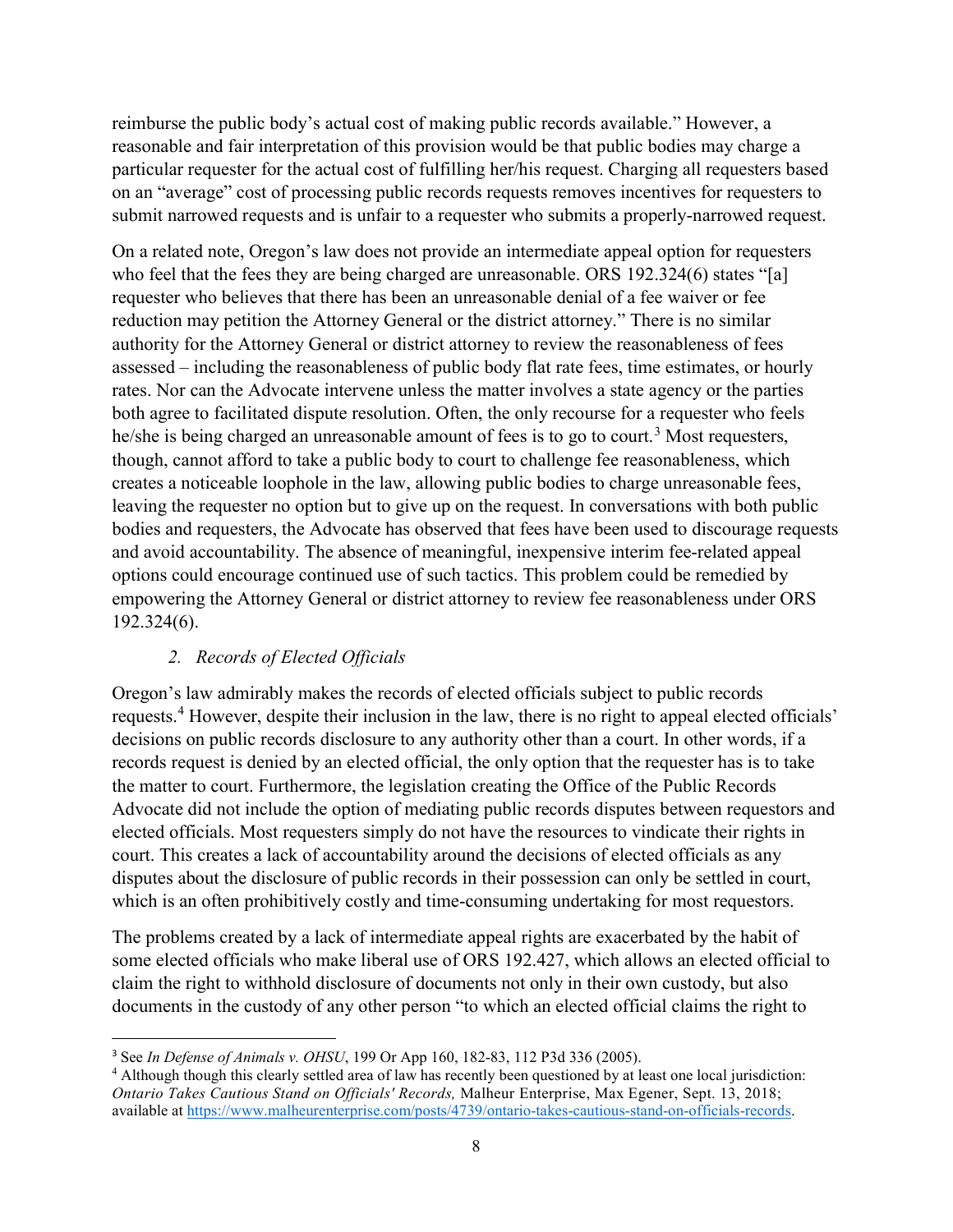withhold disclosure". This provision invites abuse which, like other disclosure decisions made by an elected official, can only be reviewed by a court. Potentially overbroad application of ORS 192.427 may be remedied by creating an intermediate review opportunity under ORS 192 and, additionally, by creating limits on what documents are considered to be in an elected official's custody and reasonable limits on what documents outside of the custody of an elected officials can be withheld in their name.

# 3. Litigation and Attorney Fees

The problems created by a lack of intermediate appeal options regarding fee reasonableness and elected officials could, perhaps, be mitigated by ORS 192.431(3), which allows requesters who prevail in court to be granted attorney fees and costs. However, some courts have interpreted this provision very narrowly, holding that attorney fees and costs may only be granted if a court order forced agency disclosure, not if the agency "voluntarily" disclosed records in response to a lawsuit.<sup>5</sup> Other courts have more generously interpreted this provision to incorporate what is called the "catalyst theory," allowing for attorney fees even if an agency "voluntarily" released records after the start of a lawsuit because the lawsuit was the "catalyst" for the release of records.<sup>6</sup> This ambiguity discourages litigation under Oregon's public records laws. If potential plaintiffs are uncertain about their ability to collect attorney fees even if they prevail, they are less likely to embark on potentially costly and time-consuming litigation. And if public bodies know that they can avoid paying fees by simply turning over documents at the institution of a lawsuit, it incentivizes public bodies to wait to disclose documents unless or until a lawsuit is filed, then to quickly disclose documents in order to undercut the requester's ability to collect fees.

A similar problem arose in the Federal FOIA after the Supreme Court, in Buckhannon Bd. & Care Home, Inc. v. W. Va. Dep't of Health & Human Res., 532 U.S. 598 (2001), ruled that attorney fees will only be granted if the defendant's change in position is the result of a court order. In 2007 amendments to the FOIA, Congress added language which explicitly incorporated the "catalyst theory," allowing plaintiffs to obtain attorney fees even if the agency's change in position was not the result of an actual court order. Under 5 U.S.C. 552(a)(4)(E) a plaintiff can obtain attorney fees if documents were disclosed as a result of "a voluntary or unilateral change in position by the agency, if the complainant's claim is not insubstantial." Incorporating a similar clarifying provision in Oregon's law would remedy the current legal ambiguity and allow plaintiffs to make more informed decisions regarding whether or not it is worth pursuing litigation in light of potential costs and opportunities to recoup some of those costs in the form of attorney fees.

Like the uncertainty around attorney fees, the current practice of a public body suing a requester to challenge an Attorney General or district attorney order requiring disclosure of a public record at issue also chills public records requests and accountability. Filing lawsuits against requesters

 <sup>5</sup> See Clapper v. Oregon State Police, 228 Or App 172, 178 (2009).

<sup>&</sup>lt;sup>6</sup> See Multnomah County DA Must Pay \$16,000 in Public Records Case, Mike Rogoway, The Oregonian, Aug. 3, 2016, available at:

https://www.oregonlive.com/business/index.ssf/2016/08/multnomah\_county\_da\_must\_pay\_1.html.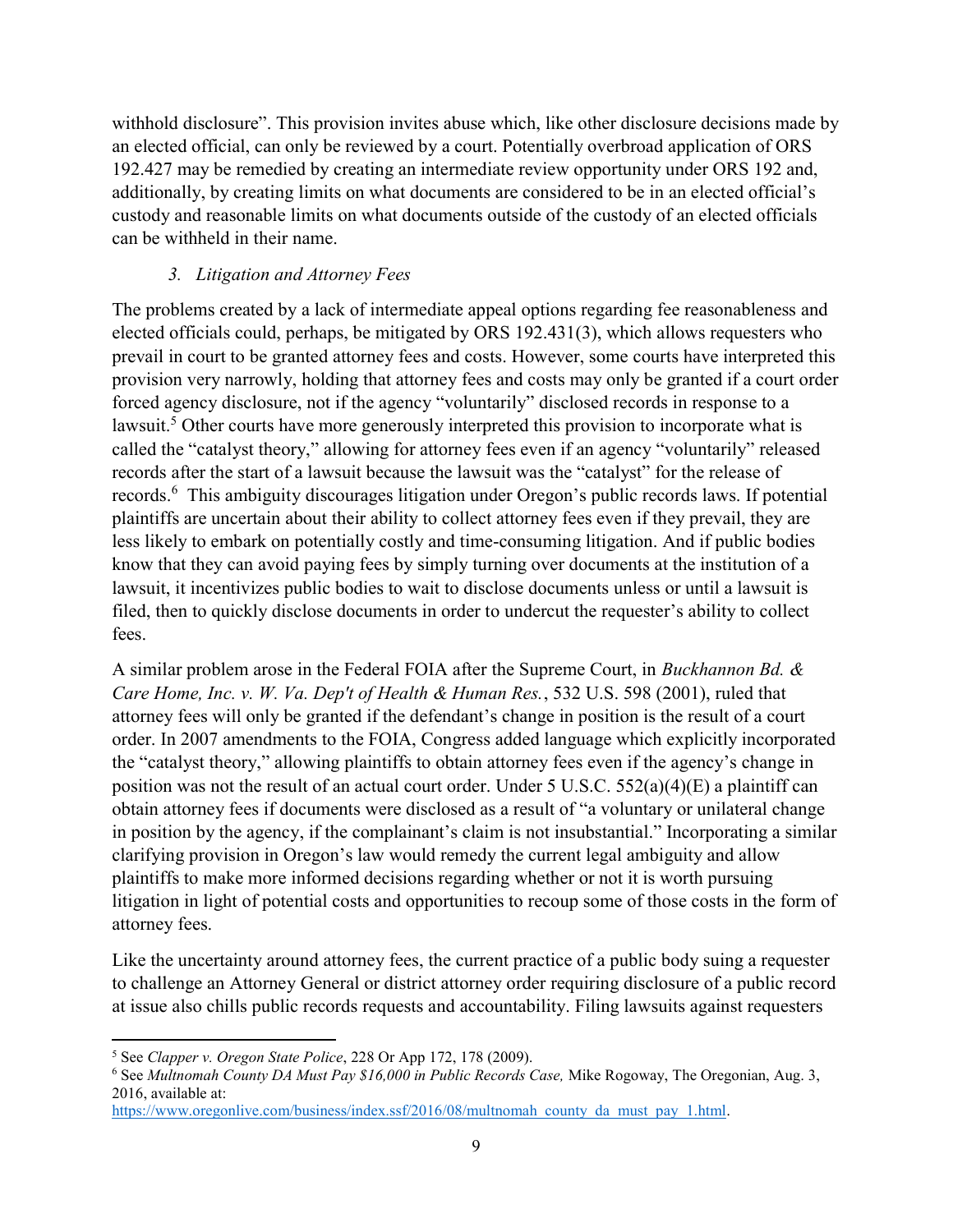strongly discourages public records requests by intimidating requesters who seek to vindicate their rights under the law and saddling them with high costs of a legal battle. It also creates very negative perceptions of the public body that institutes the lawsuit.<sup>7</sup> A better method may be for public bodies that disagree with an Attorney General or district attorney's opinion to sue the Attorney General or district attorney as the one who ordered the release of a public record, not the requester. ORS 192 should be clarified to ensure that requesters are not intimidated or facing needlessly high economic burdens for vindicating their rights under the public records law.

#### 4. Exemptions

Oregon's public records law also contains a very large number of exemptions – so many, in fact, that it is difficult to pin down a firm number, but by most accounts, at least 550. New exemptions are being generated each legislative session, presently without a mechanism in place to directly inform the public and requester community that new exemptions are pending and to allow for meaningful commentary during the legislative process. Notable advancements, however, have been made in addressing the numerous exemptions in Oregon law. The 2017 amendments to the public records law created both the Sunshine Committee to review all exemptions, and the requirement that the Attorney General keep an updated publicly-available list of existing exemptions. More could be done to ensure transparency regarding exemptions, though, including creating a meaningful method for the public to track bills which create new exemptions. Currently, under ORS 192.492, the Legislative Counsel Committee and the Sunshine Committee must be notified if possible changes are introduced, but this does not necessarily ensure that the public, including the news media and requester community, will be notified in a timely manner. In order to ensure that the public has a meaningful opportunity to weigh in on potential new exemptions, timely notification to interested members of the public should be required, potentially through a public website similar to the one created by the Attorney General to list current exemptions or through a requirement that bills creating new exemptions be labeled with "confidentiality provision" or a similar designation.

Additionally, a small number of exemptions are causing an outsize amount of public distrust and animosity. The Advocate has heard frequent reports about potential overuse of exemptions related to criminal investigations  $(ORS 192.345(3))$ ,<sup>8</sup> personnel disciplinary records  $(ORS 192.345(3))$ 192.345(12)),<sup>9</sup> public safety employee personnel disciplinary records (ORS 181A.830(3)),<sup>10</sup>

fire/index.ssf/2017/12/police\_discipline\_records.html; A Controversial Portland Cop Improperly Spied on Her Former Stepdaughter, Doug Brown, Portland Mercury, Nov. 23, 2016, available at: https://www.portlandmercury.com/news/2016/11/23/18709089/a-controversial-portland-cop-improperly-spied-on-

her-former-stepdaughter.

<sup>&</sup>lt;sup>7</sup> See e.g. Governments Turn Tables by Suing Public Records Requesters, Ryan J. Foley, Associated Press, Sept. 17, 2017, available at: https://www.apnews.com/7f6ed0b1bda047339f22789a10f64ac4.

<sup>&</sup>lt;sup>8</sup> See e.g. Why did Feds Push Out Attorney General on Kitzhaber? It's a Secret, Rob Davis, The Oregonian, Mar. 17, 2015, available at:

https://www.oregonlive.com/politics/index.ssf/2015/03/why\_did\_feds\_push\_out\_attorney.html.

<sup>&</sup>lt;sup>9</sup> See e.g. Portland Public Schools Loses Records Secrecy Lawsuit, Betsy Hammond, The Oregonian, May 12, 2018, available at: https://www.oregonlive.com/education/index.ssf/2018/05/portland\_public\_schools\_loses.html.

<sup>&</sup>lt;sup>10</sup> See e.g. *Oregon Police Misconduct: Keeping Allegations* Hidden, Carli Brosseau and Rebecca Woolington, The Oregonian, Dec. 19, 2017, available at: https://www.oregonlive.com/police-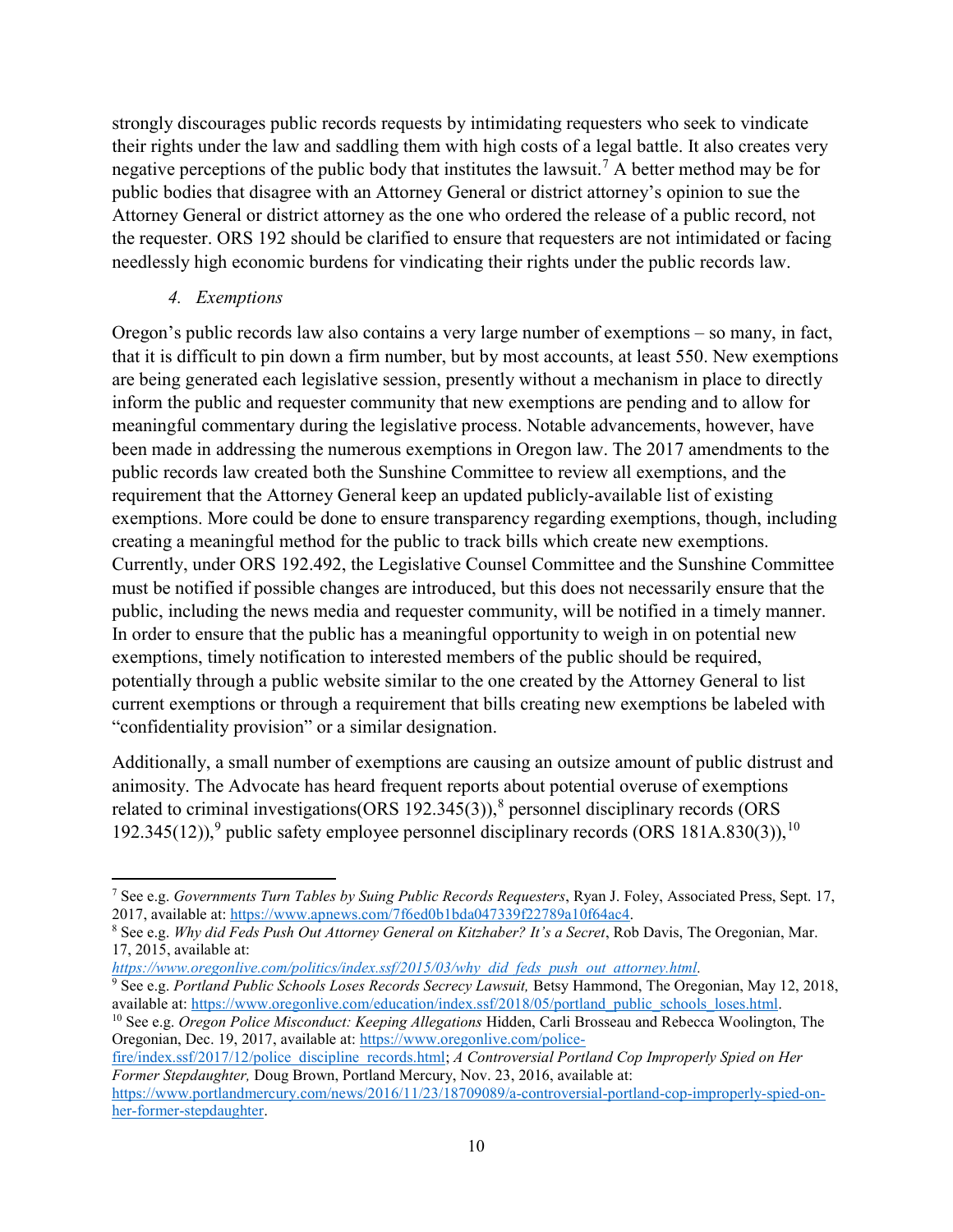trade secrets (ORS 192.345(2)),<sup>11</sup> internal advisory communications (ORS 192.355(1)),<sup>12</sup> and the confidentiality of Oregon Department of Human Services records (419B.035).<sup>13</sup> Often public interest balancing tests are not applied consistently or correctly when withholding exempt documents from these categories and others, and the presumption of disclosure in the law is not honored. Many of these exemptions also have corollaries under the FOIA and are interpreted more narrowly in federal jurisprudence. A discussion of the impacts created and interests protected by the above exemptions is particularly urgent. It is the hope of the Advocate that the Sunshine Committee will prioritize the review of these frequently-cited exemptions and engage fully with stakeholders in the public, media, and advocacy community. In the meantime, training by the Advocate could help to ameliorate some of the issues around exemptions.

#### 5. Delays

The 2017 addition of timelines to Oregon's public records law was a very positive step to ensure efficiency and transparency. However, more could be done to ensure that these timelines are taken seriously. ORS 192.324(5) sets well-balanced deadlines. It requires that public bodies must complete a response within fifteen business days or, at very least, provide the requester with an estimated date of completion. But subsection (6) creates a very big exception to these requirements, stating that these timelines do not apply if compliance would be "impracticable" for a variety of reasons. The subsection (5) provision permitting an estimated date of completion in lieu of a full response, though, is already a meaningful enough allowance for an agency that is facing understaffing, a very broad request, a large volume of requests, or other challenges. The inclusion of subsection (6) is unnecessary and entirely undercuts the requirements in subsection (5). In practice, subsection (6) is often cited by agencies as a reason for not responding (or even provided an estimated date of completion) within the fifteen business day timeline.

These delays can have serious impacts for requesters. Delays in obtaining police reports, for example, can make it difficult for victims to obtain insurance payments, limit the damage of identity theft, pursue civil litigation, take precautions to protect their personal safety, or vindicate their rights in a variety of other venues. $14$ 

# 6. Accountability for Noncompliance

The public records law currently provides little accountability for noncompliance. As noted above in the discussion regarding data, there is currently no reporting requirement which would

https://www.bendbulletin.com/opinion/6666678-151/editorial-department-of-justice-orders-release-of-records. <sup>12</sup> Portland Mayor Sued for Records on Foster-Powell Homeless Shelter, Gordon Friedman, The Oregonian, March 26, 2018, available at:

 $\overline{a}$  $11$  See e.g. Editorial: Department of Justice Orders Release of Records Related to Oregon's Super-Secret Gas Tax, Bend Bulletin Editorial Board, Bend Bulletin, Nov. 9, 2018, available at:

https://www.oregonlive.com/portland/index.ssf/2018/03/portland\_mayor\_sued\_for\_record.html. <sup>13</sup> See e.g. *Oregon DHS Knew of Hart Family Abuse Allegations in MN*, Gabrielle Karol, KOIN 6 News, April 23, 2018, available at: https://www.koin.com/news/oregon/oregon-cps-knew-of-hart-family-abuse-allegations-inmn/1136220858.

<sup>&</sup>lt;sup>14</sup> On Hold: Crime Victims, Public Wait 6 Weeks or More for Portland Police Reports, Bethany Barnes, The Oregonian, Oct. 21, 2018, available at: https://www.oregonlive.com/expo/news/erry-2018/10/cd13a8f84c9704/onhold-crime-victims-public-w.html.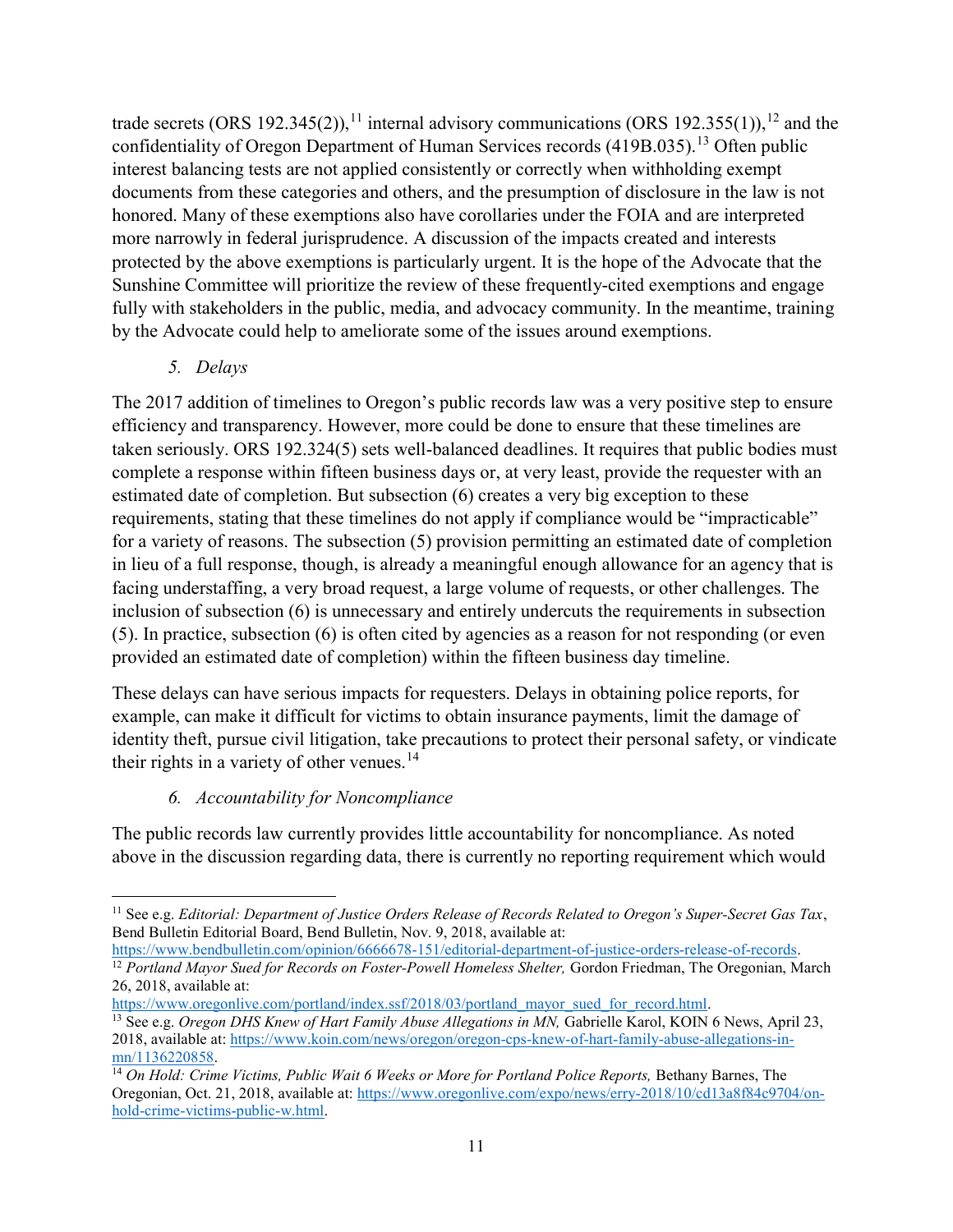create accountability for poor performance (or an incentive for good performance). The avenues for appeal – including appeals to the Attorney General or district attorney or appeals to the courts – are often expensive or time consuming, and requesters are forced to bear the burden of enforcing the law. Incorporating a provision which would require agencies that act in bad faith or knowingly violate the public records law to pay a flat rate penalty or a customized penalty designed to reimburse requesters for time spent pursuing appeals and enforcing the law would both incentivize better agency performance and ensure that requesters are not burdened by these costs. The attorney fee provision in ORS 192.431(3) was intended to do this, but, as discussed above, it is often difficult for requesters to obtain attorney fees even if they prevail in court.

Additionally, in order to incentivize good performance and ensure accountability, public bodies should include in their response letters the name and contact information of the official responsible for the decision regarding the request.

# 7. Public Records Policies

Though ORS 192.324(7) requires that all public bodies "shall make available to the public a written procedure for making public records requests that includes: (a) the name of one or more individuals within the public body to whom public records requests may be sent, with addresses; and (b) the amounts of and manner of calculating fees that the public body charges for responding to requests for public records," a brief survey of public bodies has revealed that many, if not most, are not in compliance with this requirement. A publicly available public records policy (specifically one posted on the public body's website), is important for several reasons. First, public records policies encourage agency accountability and conformity with uniform rules. Second, public records policies reduce animosity by managing requester expectations, including by informing requesters how requests may be submitted and by being upfront about the fact that they may be charged fees. Third, public records policies inform requesters of their rights under the public records law. And, lastly, public records policies facilitate meaningful communication by providing requesters with the contact information of a public official who can answer their questions, including helping them craft a narrower request that is directed to the correct public body, which ultimately saves both the public body and the requester time and money.

In order to remedy this lack of compliance, the Advocate has emphasized this requirement in trainings to government officials and has offered to work with public bodies to craft public records policies. The Advocate intends to conduct targeted outreach to noncompliant public bodies in order to help them fulfill this important requirement.

#### 8. Resources and Funding

In conversation with the Advocate, public bodies have frequently emphasized the difficulties created by resource constraints, which limit their ability to hire staff, procure technology, and institute better public records processes. Inadequate staffing is one of the most frequently cited reasons for delays in public records responses. Similarly, technologies like e-discovery software or software to effectively track public records requests are integral to timely processing of requests. E-discovery software allows agencies to more easily and efficiently search a large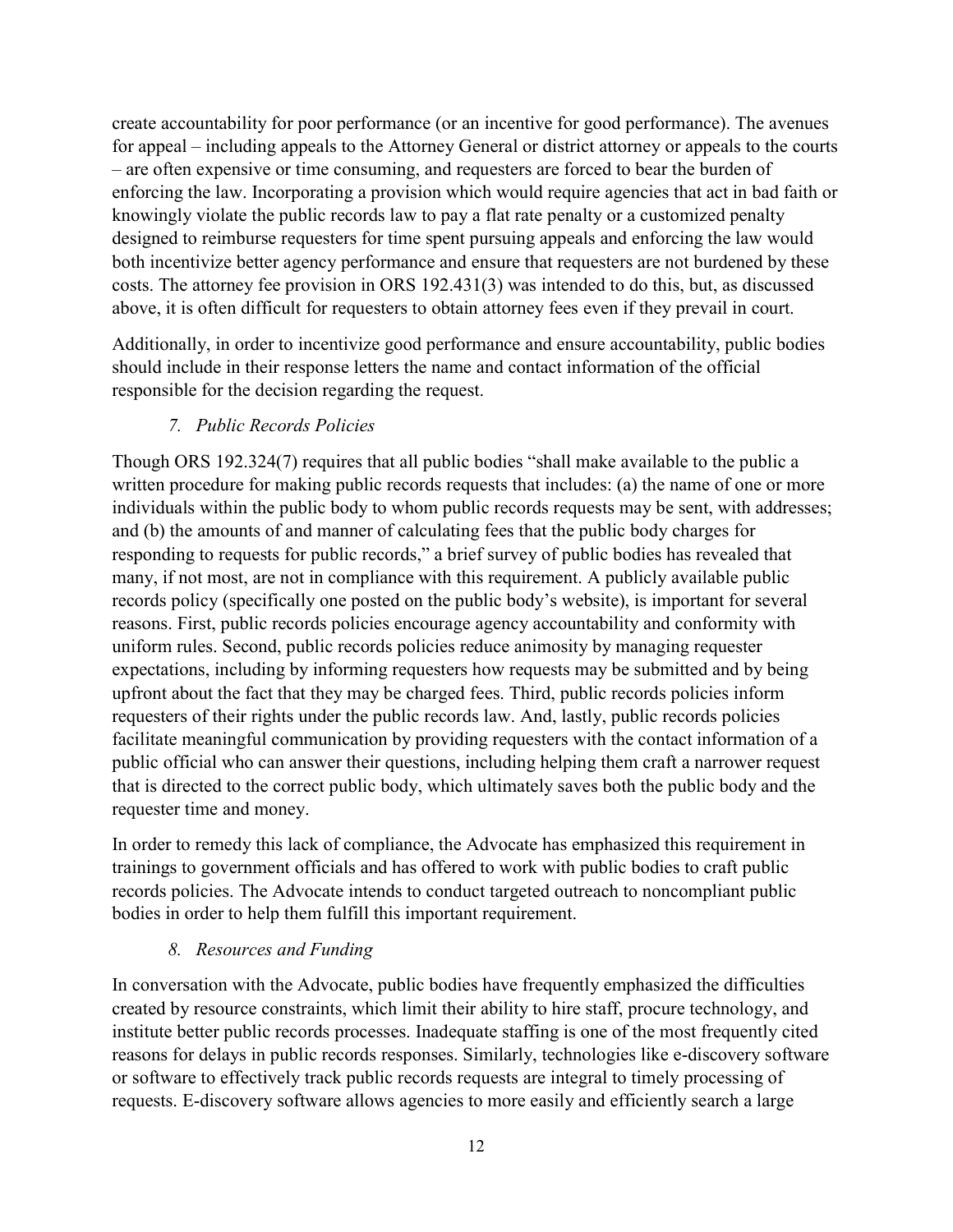volume of documents – like emails – and would cut down on both the time spent searching for and reviewing records. But most public bodies do not have access to that technology. Nor do they have effective tools for tracking public records requests. An investment in tracking tools would help to ensure that requests don't get lost in the system and could also help agencies to identify redundant requests so they aren't expending resources re-processing the same documents multiple times. Additionally, having adequate technology would ensure that agencies can respond to requests to provide information in machine-readable or electronic form, as required by ORS 192.324(3).

Providing adequate funding also lessens the necessity to charge high fees for public records requests. When public bodies are not adequately funded, then requesters are expected to make up the difference to cover the costs of public records requests. Indeed, many public bodies cite inadequate funding as the reason for declining to ever provide public interest fee waivers/reductions.

Public bodies' ability to procure necessary technology and staff depends on buy-in from leadership. Leadership buy-in would also signal to all public body employees that public records requests are not merely an afterthought, but are, instead, a primary part of every public body's mission.

# 9. Broad Requests and Increasing Volumes of Records

One of the most frequent public records challenges cited by public bodies is the expanding volume of records and the increasing number of frequent or broad requests. Requests for "all records related to," "all communications related to," or "all emails related to" are increasingly creating delays and backlogs. Based on conversations with both public bodies and requesters, the Advocate has concluded that there are several potential remedies to address this problem:

First, public bodies should create more opportunities for communication before requests are filed and ensure that public records requesters can contact a knowledgeable official within the public body who is dedicated to working with requesters to find ways to narrow requests. Requesters have noted that if they sense recalcitrance or a lack of cooperation by public bodies, they are more likely to distrust the public bodies and file broader requests to ensure that the public body cannot leave anything out.

Second, public bodies should manage expectations and encourage narrowing of requests by advising requesters of potential fees and delays created by broad requests. This should be done as early as possible, and preferably be noted within the public body's public records policy.

Public bodies should also institute policies that incentivize narrow, well-crafted requests, including a policy (now adopted by many state agencies) to presumptively waive fees for the first thirty minutes of time. Other alternatives include fee reductions for narrow requests or fee reductions for making a reasonable effort to narrow a request.

Public bodies should also proactively reach out, via phone, to requesters who submit broad requests to suggest potential narrowing ideas. Public bodies are often in a better position to know what information they have and how it is stored and, thus, to suggest potential narrowing. The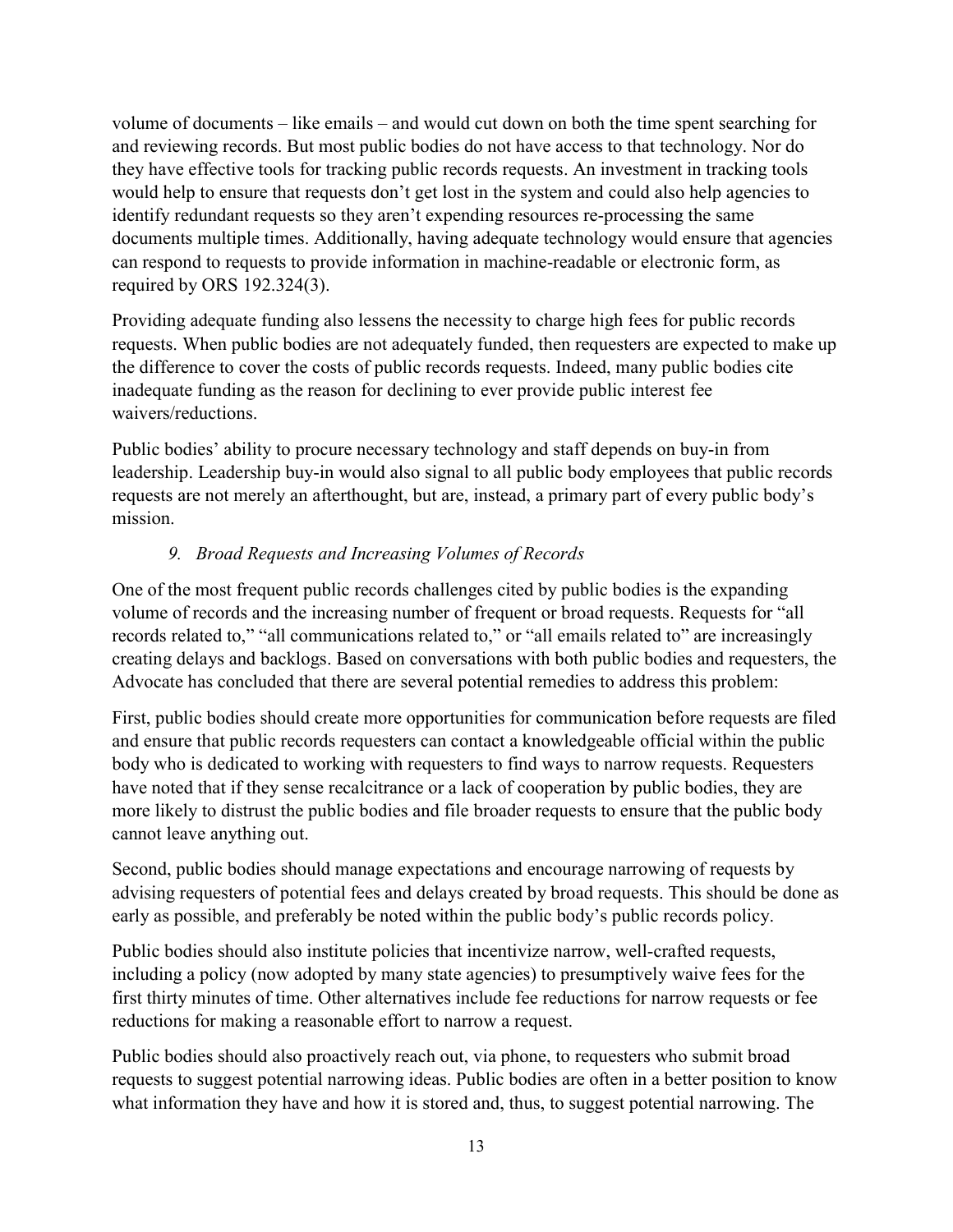receipt of a request, the delivery of an estimated date of completion, and the delivery of a fee estimate are all good opportunities for proactive communication. Many requesters do not realize that the request they are submitting could implicate hundreds or even thousands of pages of documents. Once they understand this, they may be willing to narrow the request to save time and money.

Lastly, the Advocate should continue to conduct public trainings with an emphasis on how to properly research and draft a narrow, well-targeted request.

# 10. Future Reforms

It is the hope of the Advocate that the Public Records Advisory Council will be able to tackle some of these systemic problems in the future. But the Council ability to create meaningful reform relies on the passage of LC 590. If the Council is permitted to expire, so too will the opportunity for public records reform and the gains realized by the 2017 legislative changes.

# IV. Future Goals of the Public Records Advisory Council and the Office of the Public Records Advocate

The Council intends to move forward with future legislative proposals, including possibly expanding the annual reporting requirements contained in this year's proposed legislation. Additionally, the Council has identified fee-related issues as an area for potential reform. The Council may also need to address several ambiguities in the statute which created the Office of the Public Records Advocate.

The Office of the Public Records Advocate will continue to expand its training program and public outreach. The Office will set up further media resources, such as a blog, to continue to engage with the public. It will also use its website as a platform to inform the public about public records laws, including potentially hosting a central repository of agency public records contacts and policies (as provided in response to the survey).

Additionally, for public bodies that don't yet have public records policies, the Office will endeavor to work with those offices to create public records policies that promote transparency and are user-friendly.

ORS 192.475(3) also empowers the Advocate to issue written advisory opinions. The Office would like to begin issuing such opinions, providing that it has sufficient staffing and resources to issue quality opinions.

The Office of the Public Records Advocate has also requested additional funding for the hiring of two additional staff and training-related travel. The Office has seen a huge growth in requests for assistance and training over the past few months and will require additional staff to fulfill its statutory obligations if that growth trend continues, as it is expected to. As the Office continues to raise public and government awareness of its services, it can reasonably be expected that requests for assistance and training will continue to increase accordingly. The expansion of the Office would allow for more public outreach, more training, more assistance, and more researchbased policy proposals.